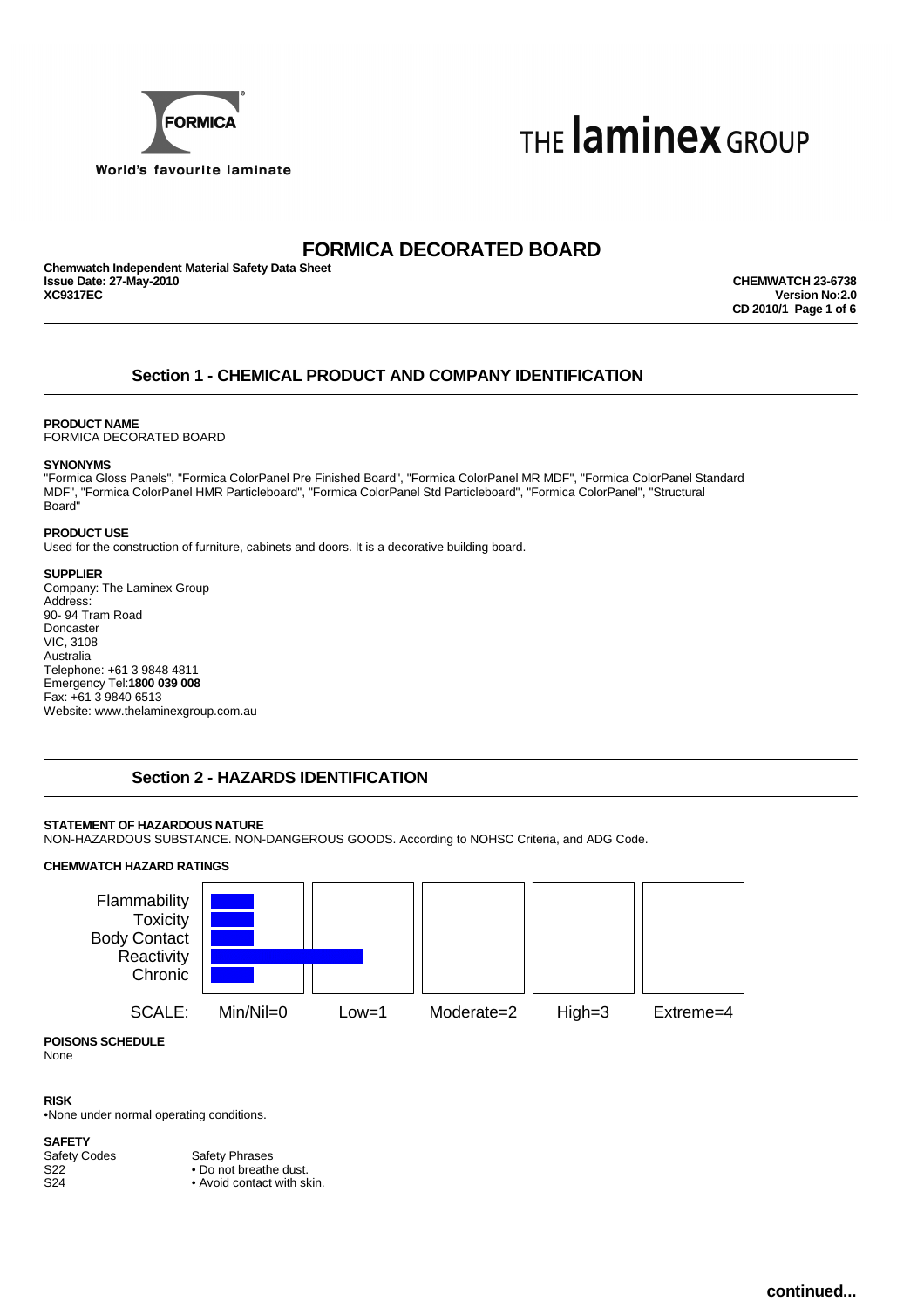### **Section 3 - COMPOSITION / INFORMATION ON INGREDIENTS**

|            | %             |
|------------|---------------|
|            |               |
|            | >79           |
| 9011-05-6  | $<12^$        |
| 25036-13-9 |               |
|            | $<$ 10        |
| 8002-74-2  | $<$ 2         |
| $50-00-0$  | < 0.015       |
|            | <1            |
|            | <b>CAS RN</b> |

### **Section 4 - FIRST AID MEASURES**

#### **SWALLOWED**

• - Immediately give a glass of water.

- First aid is not generally required. If in doubt, contact a Poisons Information Centre or a doctor.

#### **EYE**

- If this product comes in contact with eyes:
- Wash out immediately with water.
- If irritation continues, seek medical attention.
- Removal of contact lenses after an eye injury should only be undertaken by skilled personnel.

### **SKIN**

- If skin contact occurs:
- Immediately remove all contaminated clothing, including footwear.
- Flush skin and hair with running water (and soap if available).
- Seek medical attention in event of irritation.

#### **INHALED**

- - If fumes or combustion products are inhaled remove from contaminated area.
- Other measures are usually unnecessary.

### **NOTES TO PHYSICIAN**

• Treat symptomatically.

### **Section 5 - FIRE FIGHTING MEASURES**

#### **EXTINGUISHING MEDIA**

- - Foam.
- Dry chemical powder.
- BCF (where regulations permit).
- Carbon dioxide.

### **FIRE FIGHTING**

- - Alert Fire Brigade and tell them location and nature of hazard.
- Wear breathing apparatus plus protective gloves.
- Prevent, by any means available, spillage from entering drains or water courses.
- Use water delivered as a fine spray to control fire and cool adjacent area.

### **FIRE/EXPLOSION HAZARD**

• Combustible. Will burn if ignited.

Combustion products include: carbon monoxide (CO), carbon dioxide (CO2), and minor amounts of, hydrogen cyanide, other pyrolysis products typical of burning organic material.

### **FIRE INCOMPATIBILITY**

• - Avoid contamination with oxidising agents i.e. nitrates, oxidising acids, chlorine bleaches, pool chlorine etc. as ignition may result.

### **HAZCHEM**

None

### **PERSONAL PROTECTION**

Glasses: Chemical goggles. Cloves: Gloves: Chemical goggles. Chemical goggles. Chemical goggles. Chemical resistant type. Type BAX-

Type BAX- P Filter of sufficient capacity

**continued...**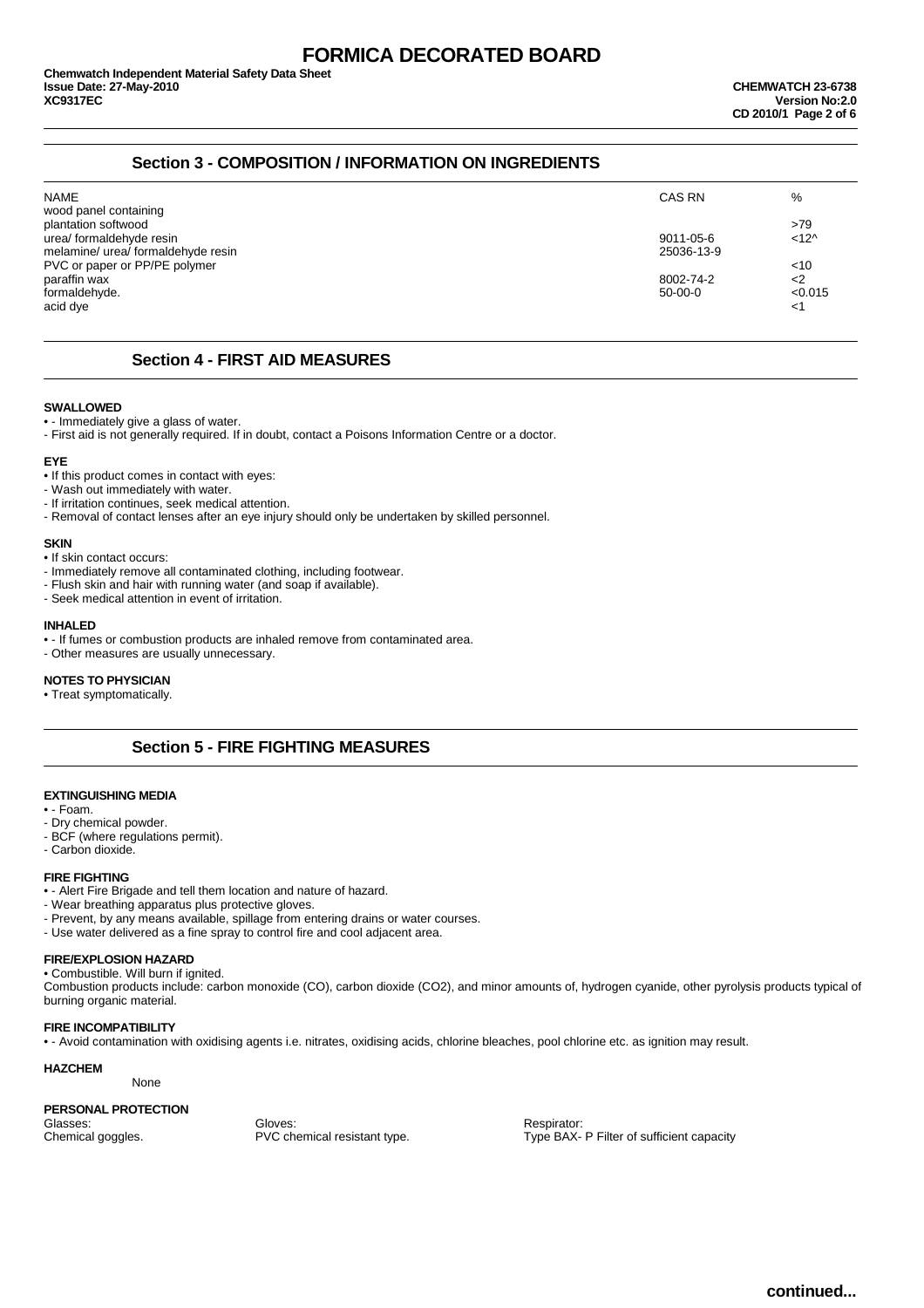### **Section 6 - ACCIDENTAL RELEASE MEASURES**

#### **MINOR SPILLS**

- - Clean up all spills immediately.
- Secure load if safe to do so.
- Bundle/collect recoverable product.
- Collect remaining material in containers with covers for disposal.

### **MAJOR SPILLS**

- Minor hazard.
- Clear area of personnel.
- Alert Fire Brigade and tell them location and nature of hazard.
- Control personal contact by using protective equipment as required.
- Prevent spillage from entering drains or water ways.
- Minor hazard.
- Clear area of personnel.
- Alert Fire Brigade and tell them location and nature of hazard.
- Wear physical protective gloves e.g. Leather.

#### **Personal Protective Equipment advice is contained in Section 8 of the MSDS.**

### **Section 7 - HANDLING AND STORAGE**

#### **PROCEDURE FOR HANDLING**

- - Avoid generating and breathing dust
- Avoid contact with skin and eyes.
- Wear nominated personal protective equipment when handling.
- Use in a well-ventilated area.

#### **SUITABLE CONTAINER**

• No restriction on the type of containers. Packing as recommended by manufacturer.

### **STORAGE INCOMPATIBILITY**

• - Avoid reaction with oxidising agents.

#### **STORAGE REQUIREMENTS**

• Store away from incompatible materials.

### **Section 8 - EXPOSURE CONTROLS / PERSONAL PROTECTION**

| <b>EXPOSURE CONTROLS</b><br>Source | Material                              | TWA ppm | $TWA$ mg/m <sup>3</sup> | STEL ppm | STEL mg/m <sup>3</sup> | <b>Notes</b> |
|------------------------------------|---------------------------------------|---------|-------------------------|----------|------------------------|--------------|
| Australia Exposure<br>Standards    | paraffin wax<br>(Paraffin wax (fume)) |         |                         |          |                        |              |
| Australia Exposure<br>Standards    | formaldehyde.<br>(Formaldehyde (h))   |         | 1.2                     |          | 2.5                    | Sen          |

The following materials had no OELs on our records<br>• urea/ formaldehyde resin: CAS:9

• urea/ formaldehyde resin: CAS:9011- 05- 6 CAS:39327- 95- 2 CAS:56779- 89- 6 CAS:57608- 68- 1 CAS:57657- 45- 1 CAS:57762- 61- 5 CAS:60267- 46- 1 CAS:60831- 80- 3 • melamine/ urea/ CAS:25036- 13- 9

formaldehyde resin:

#### **PERSONAL PROTECTION**

#### **RESPIRATOR**

Type BAX-P Filter of sufficient capacity

### **EYE**

• - Safety glasses with side shields.

- Chemical goggles.

- Contact lenses may pose a special hazard; soft contact lenses may absorb and concentrate irritants. A written policy document, describing the wearing of lens or restrictions on use, should be created for each workplace or task. This should include a review of lens absorption and adsorption for the class of chemicals in use and an account of injury experience. Medical and first-aid personnel should be trained in their removal and suitable equipment should be readily available. In the event of chemical exposure, begin eye irrigation immediately and remove contact lens as soon as practicable. Lens should be removed at the first signs of eye redness or irritation - lens should be removed in a clean environment only after workers have washed hands thoroughly. [CDC NIOSH Current Intelligence Bulletin 59].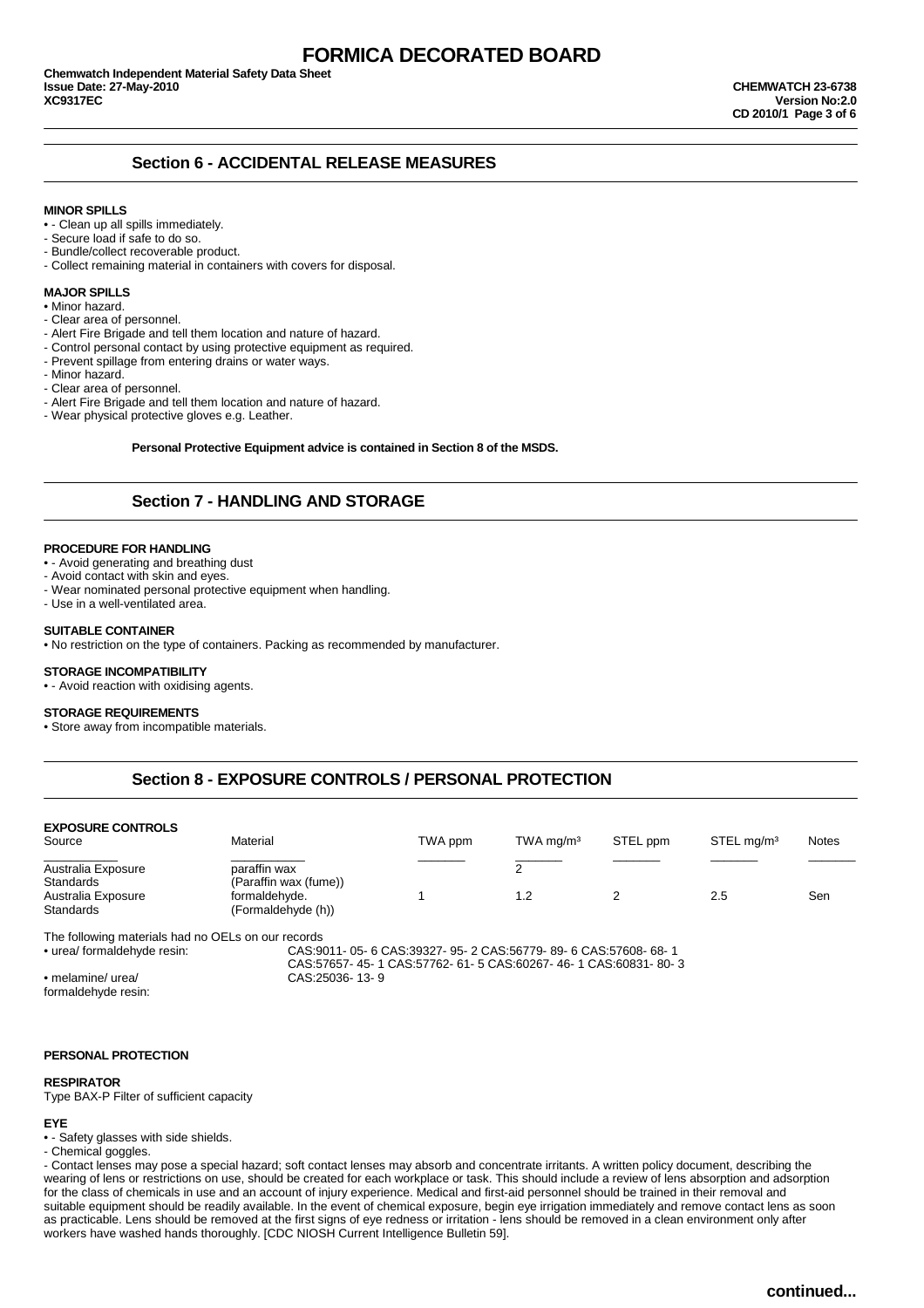#### **HANDS/FEET**

• - Wear chemical protective gloves, eg. PVC.

- Wear safety footwear or safety gumboots, eg. Rubber.

NOTE:

- The material may produce skin sensitisation in predisposed individuals. Care must be taken, when removing gloves and other protective equipment, to avoid all possible skin contact.

- Contaminated leather items, such as shoes, belts and watch-bands should be removed and destroyed.

### **OTHER**

• - Overalls.

- P.V.C. apron.
- Barrier cream.

- Skin cleansing cream.

Avoid breathing dust when sawing or grinding.

Wood dusts produce dermatitis and an increased risk of upper respiratory disease. Epidemiological studies in furniture workers show an increased risk of lung, tongue, pharynx and nasal cancer.

Impairment of nasal mucociliary function may occur below 5 mg/m3 and may be important in the development of nasal adenocarcinoma amongst furniture workers exposed to hardwoods.

When cutting wear approved dust respirator to avoid inhalation of wood dust created during the cutting process.

### **ENGINEERING CONTROLS**

• General exhaust is adequate under normal operating conditions. If risk of overexposure exists, wear SAA approved respirator.

### **Section 9 - PHYSICAL AND CHEMICAL PROPERTIES**

#### **APPEARANCE**

Manufactured as pressed, medium density fibreboard and particleboard ranging in thickness from 3mm to 33mm, made from plantation wood fibres or flakes, resin (glue) and wax.

The boards are surfaced with a decorative vinyl film, paper or PP/PE polymer sheeting. HMR boards have a blue-green core. Newly manufactured board or freshly cut surfaces may have a faint pine/wood odour.

### **PHYSICAL PROPERTIES**

Solid.

Does not mix with water. Floats on water.

Lower Explosive Limit (%)

Volatile Component (%vol) **Not Available** Not Available Evaporation Rate Not Applicable Not Applicable

State State Solid Solid Solid Solid Molecular Weight Not Available<br>Solid Not Available Not Available Niscosity Not Available Niscosity Not Available Melting Range (℃) Not Available Viscosity Not Availab<br>Boiling Range (℃) Not Available Solubility in water (q/L) Boiling Range (°C) Not Available Solubility in water (g/L) I mmiscible Flash Point (°C) Mot Available Not Available Solubility in water (g/L) Immiscible Immiscible Not Available Plash Point (°C) Not Available pH (1% solution) Not Applicab le Decomposition Temp (°C) Not Available pH (as suppli Decomposition Temp (℃) Not Available (Decomposition Temp (℃) Not A pplicable pH (as supplied) Not A pplicable<br>Autoignition Temp (℃) 200 >200 >200 Not Appli cable Autoignition Temp (°C) >200 Vapour Pressure (kPa) Not Appli cable Upper Explosive Limit (%) Not Available Specific Gravity (water=1) 0.6- 0.8<br>Lower Explosive Limit (%) Not Available Relative Vapour Density Not Available (air=1)<br>Evaporation Rate

### **Section 10 - CHEMICAL STABILITY AND REACTIVITY INFORMATION**

### **CONDITIONS CONTRIBUTING TO INSTABILITY**

• Product is considered stable and hazardous polymerisation will not occur. For incompatible materials - refer to Section 7 - Handling and Storage.

### **Section 11 - TOXICOLOGICAL INFORMATION**

# **POTENTIAL HEALTH EFFECTS**

• Not applicable. • Not applicable.

### **TOXICITY AND IRRITATION**

• Not available. Refer to individual constituents.

#### PARAFFIN WAX:

• unless otherwise specified data extracted from RTECS - Register of Toxic Effects of Chemical Substances.

TOXICITY IRRITATION Skin (rabbit): 500 mg/24 hr- Mild Eye (rabbit): 100 mg/24 hr- Mild

CHRONIC HEALTH EFFECTS

• "hydrocarbon wax" describes a group of solid C20 to C36 paraffinic hydrocarbons which are not absorbed in the gastro-intestinal tract and in small quantity will pass through undigested. Tumorigenic in rats

**continued...**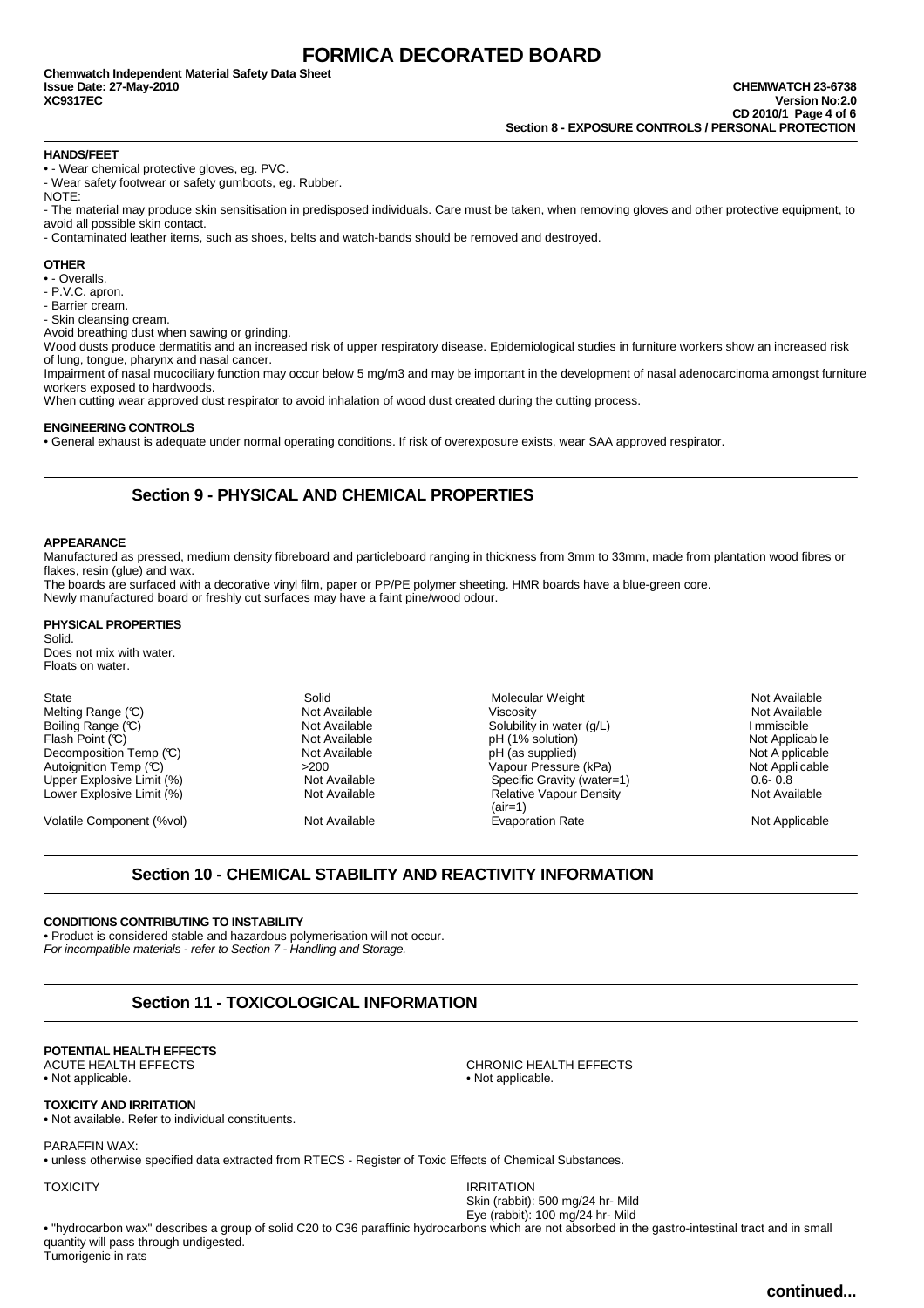### **CARCINOGEN**

Formaldehyde **International Agency for Research on Cancer** Group Group Group 1 (IARC) - Agents Reviewed by the IARC **Monographs** 

### **Section 12 - ECOLOGICAL INFORMATION**

No data

**Ecotoxicity Persistence:** Persistence: Air Bioaccumulation Mobility Water/Soil<br>I OW formaldehyde. LOW LOW LOW HIGH

### **Section 13 - DISPOSAL CONSIDERATIONS**

• - Recycle wherever possible or consult manufacturer for recycling options.

- Consult State Land Waste Authority for disposal.

- Bury or incinerate residue at an approved site.

- Recycle containers if possible, or dispose of in an authorised landfill.

### **Section 14 - TRANSPORTATION INFORMATION**

#### **HAZCHEM:**

None (ADG7)

NOT REGULATED FOR TRANSPORT OF DANGEROUS GOODS: ADG7, UN, IATA, IMDG

### **Section 15 - REGULATORY INFORMATION**

**POISONS SCHEDULE**

None

### **REGULATIONS**

Regulations for ingredients

#### **melamine/ urea/ formaldehyde resin (CAS: 25036-13-9) is found on the following regulatory**

**lists;** "Australia Inventory of Chemical Substances (AICS)"

### **paraffin wax (CAS: 8002-74-2,12704-91-5) is found on the following regulatory lists;**

"Australia Exposure Standards","Australia Hazardous Substances","Australia High Volume Industrial Chemical List (HVICL)","IMO IBC Code Chapter 17:<br>Summary of minimum requirements","IMO MARPOL 73/78 (Annex II) - List of Oth (HPV) Chemicals"

### **formaldehyde. (CAS: 50-00-0) is found on the following regulatory lists;**

"Australia - Australian Capital Territory - Environment Protection Regulation: Ambient environmental standards (Domestic water supply - disinfection<br>by-products)","Australia - Australian Capital Territory Environment Prote "Australia - Queensland Hazardous Materials and Prescribed Quantities for Major Hazard Facilities","Australia Dangerous Goods Code (ADG Code) - Goods<br>Too Dangerous To Be Transported","Australia Exposure Standards","Austral Substances","Australia High Volume Industrial Chemical List (HVICL)","Australia Illicit Drug Precursors/Reagents - Category II","Australia Inventory<br>of Chemical Substances (AICS)","Australia National Pollutant Inventory"," SIN\* List (\*Substitute It Now!) 1.0","International Council of Chemical Associations (ICCA) - High Production Volume List","OECD Representative List<br>of High Production Volume (HPV) Chemicals","WHO Guidelines for Drinking-w significance in drinking-water"

### **No data for Formica Decorated Board (CW: 23-6738)**